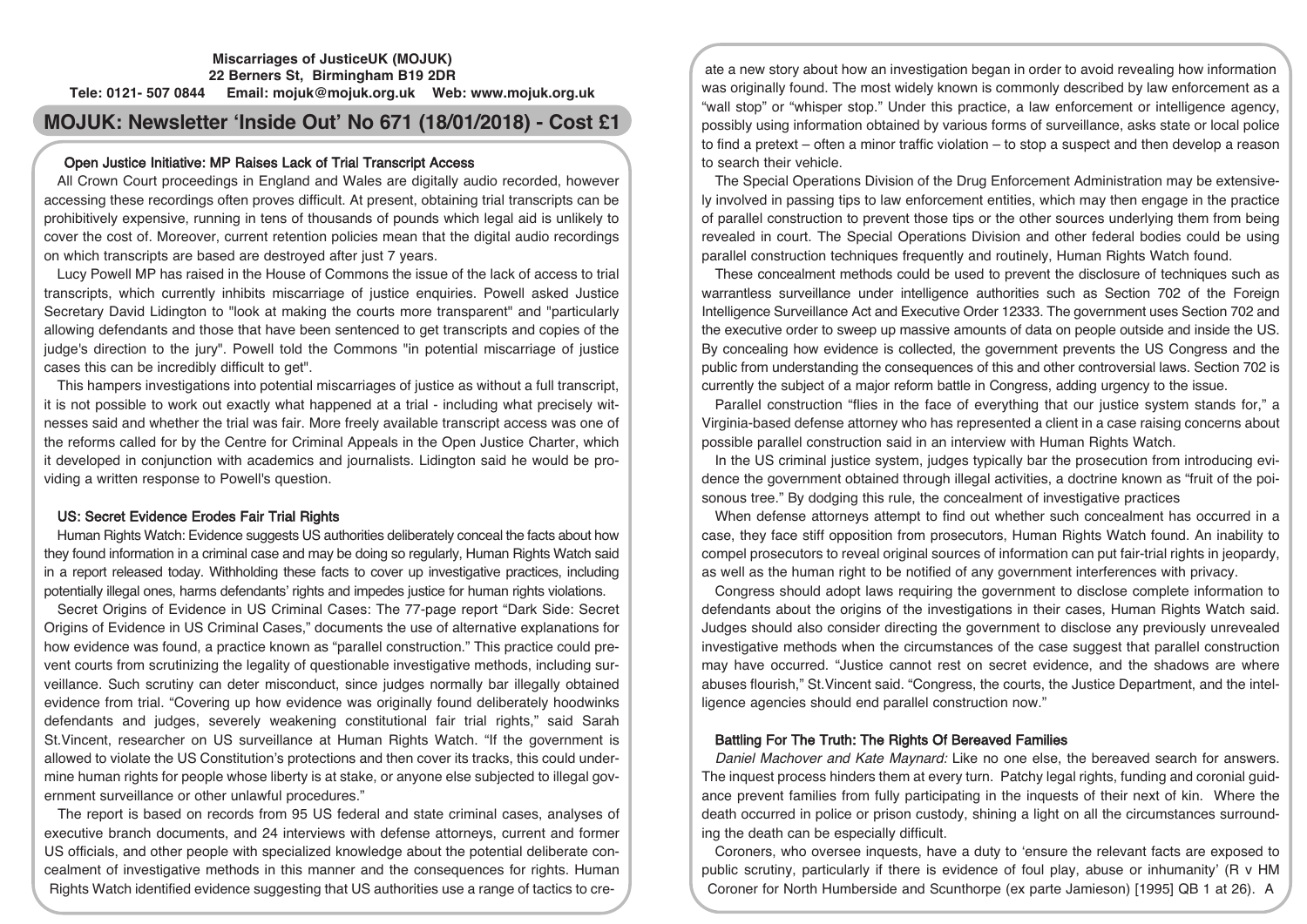reported rise in the number of deaths in state detention make the performance of this duty more important than ever (see Chief Coroner's report 30, November 2017 upward trend in deaths in state detention since 2014- there was a 26% rise over 2015.

Article 2 of the European Convention on Human Rights obliges state agencies such as the police and prison service to put in place systems to protect life or to take steps to protect the life of vulnerable individuals at immediate risk of death. When a state agency may be implicated in a death by failing to meet these obligations, an 'enhanced' inquest will take place. These require exposure of any Article 2 violations. The participation of bereaved families' is crucial to this process, as the European Court of Human Rights has recognised.

The Investigation Stage: In the immediate aftermath of a death in police custody, the IPCC gathers evidence, deciding whether any officers may have committed a crime or should face disciplinary proceedings. Although the family is entitled to comment on the scope of the IPCC's investigation and to seek assurances that evidence is being preserved, legal advice is needed to fully exert these rights. Most families must apply for funding for legal advice, which can take weeks. The wait can leave families to navigate important early stages of the investigation alone, missing opportunities to have their own expert attend the first post-mortem or to ask for a second post-mortem. Second postmortems have been instrumental in providing evidence pointing to possible unlawful killings in a number of cases. The IPCC's long-standing inadequacy in holding the police to account makes it vital that families have their voices heard at this stage, which routinely takes up to a year.

The inquest: Once the IPCC has sent its findings to the coroner, at least one pre-inquest hearing will be held, followed by the inquest itself. At the hearings, both the family and the relevant police force may act as 'interested persons'. Interested persons have the right to make applications on a range of matters that the coroner will decide on, such as the scope of the inquest. Making persuasive applications depends on access to expert legal advice and representation. The police will instruct senior lawyers, at public expense. By contrast, bereaved families must undergo an invasive process to obtain exceptional public funding, occasionally going unrepresented. Every member of the deceased's family is required to provide details of their financial situation. Any family member not wishing to participate must produce evidence to prove this. The process can take weeks, causing delay, upset to the family and anxiety.

Improving Guidance: None of the Chief Coroner's guidance focuses on the treatment of bereaved relatives, leaving families dependent on the inclinations of the coroner they are assigned. For example, there is no legal right to produce a pen portrait of the deceased, in which a relative reads a short statement about the deceased's life. The Right Reverend James Jones' report, which looked into lessons to be learnt from the Hillsborough inquests, argues that pen portraits should be as of right. The possibility of reputational damage, future criminal charges and civil claims can make public bodies defensive. Routinely, they close ranks, displaying a lack of transparency and unwillingness to make full and timely disclosure of evidence. The result is a drawn-out process, expensive and draining for bereaved relatives. The Hillsborough inquests illustrate the wasted public money and additional pain caused by institutional defensiveness.

In increasingly adversarial inquests, families must be protected from intimidation tactics. Coroners can fail to intervene to protect the recently bereaved from traumatising experiences. Lawyers acting for the public body can seek to blame family members for the death, bullying them in cross-examination. The need to reign in these tactics goes beyond humanising the process. Inflicting additional pain on the recently bereaved may prevent them from participating in the inquest in a meaningful way, reducing opportunities for key questions to be

#### asked.

Coronial guidance should also emphasise the need to deal robustly with witnesses who appear to be lying, holding back relevant evidence or otherwise obstructing the inquest process. This is especially important where witnesses are employees of the public body where the death occurred and may feel constrained in giving evidence.

Defensive attitudes all too often spill over into the area of lesson learning. Preventing Future Deaths reports are made when a coroner believes that action should be taken to prevent future fatalities. The reports identify the coroner's concerns about a public authority's behaviour, recommending areas where action may be required. Public authorities often fight the reports tooth and nail. As a matter of public interest, public bodies should not argue against the production of these reports. Families who have been through the inquest process testify that a sensitive and engaged coroner makes the process less traumatic and alienating. The breathtaking thoughtlessness and lack of empathy police officers can display when dealing with the bereaved is well documented. It must be countered by coronial guidance that stresses the need to engage with families in a sensitive manner.

Making change:In his recent report, the Chief Coroner signalled a move towards making bereaved families central to the coronial process. He suggests that where public bodies use public funding for representation, families should also be funded. This does not go far enough. In practice, most families whose loved one has died in custody eventually obtain funding. It is the demeaning and slow application process that must be abandoned. Instead of paying public servants to process the applications, non-means tested funding should be granted as of right. The earlier families obtain advice, the better they will engage in the process. Additionally, as Revered Jones' report recommends, there must be an 'end to public bodies spending limitless sums providing themselves with representation which surpasses that available to families'.

There is enormous public interest in throwing light on cases involving deaths in custody. In part, this is due to anxiety over institutional racism as a possible contributory factor in the disproportionate number of BAME individuals who die as a result of force or restraint by the police. Drawing on the disquiet caused by these deaths, Dame Elish Angiolini QC's independent review calls for deaths in custody to be investigated with the same urgency of murder inquiries. The review suggests a specialist Deaths and Serious Injuries Unit be created, indicating that 'fundamental change in how such cases are investigated, supervised and resourced' is necessary. The review's recommendation that the Unit be staffed by officers from a non-police background is telling.

Holding misconduct hearings: Despite a number of inquests delivering 'unlawful killing' verdicts or highly critical narrative conclusions, few officers face suspension or dismissal when they have been involved in a death in custody. Achieving accountability requires dramatic reform of the police misconduct hearings system. In police misconduct hearings, the odds are stacked in favour of officers. Officers routinely have the opportunity to confer with one another prior to giving their first account of events. Only very recently has there been a change in the law requiring that misconduct hearing chairs be legally qualified and independent of the police. The family of the deceased do not have party status in misconduct hearings, their role is as observer. They are unable to effectively question officers involved in the death. If they wish to ask a question, they must submit it to the chair, who will give the police an opportunity to argue that the question should not be asked. Follow up questions cannot be asked without this process being repeated. Clearly, officers have ample opportunity to craft answers in advance.

Families' lack of status at misconduct hearings means they are not entitled to see the evi-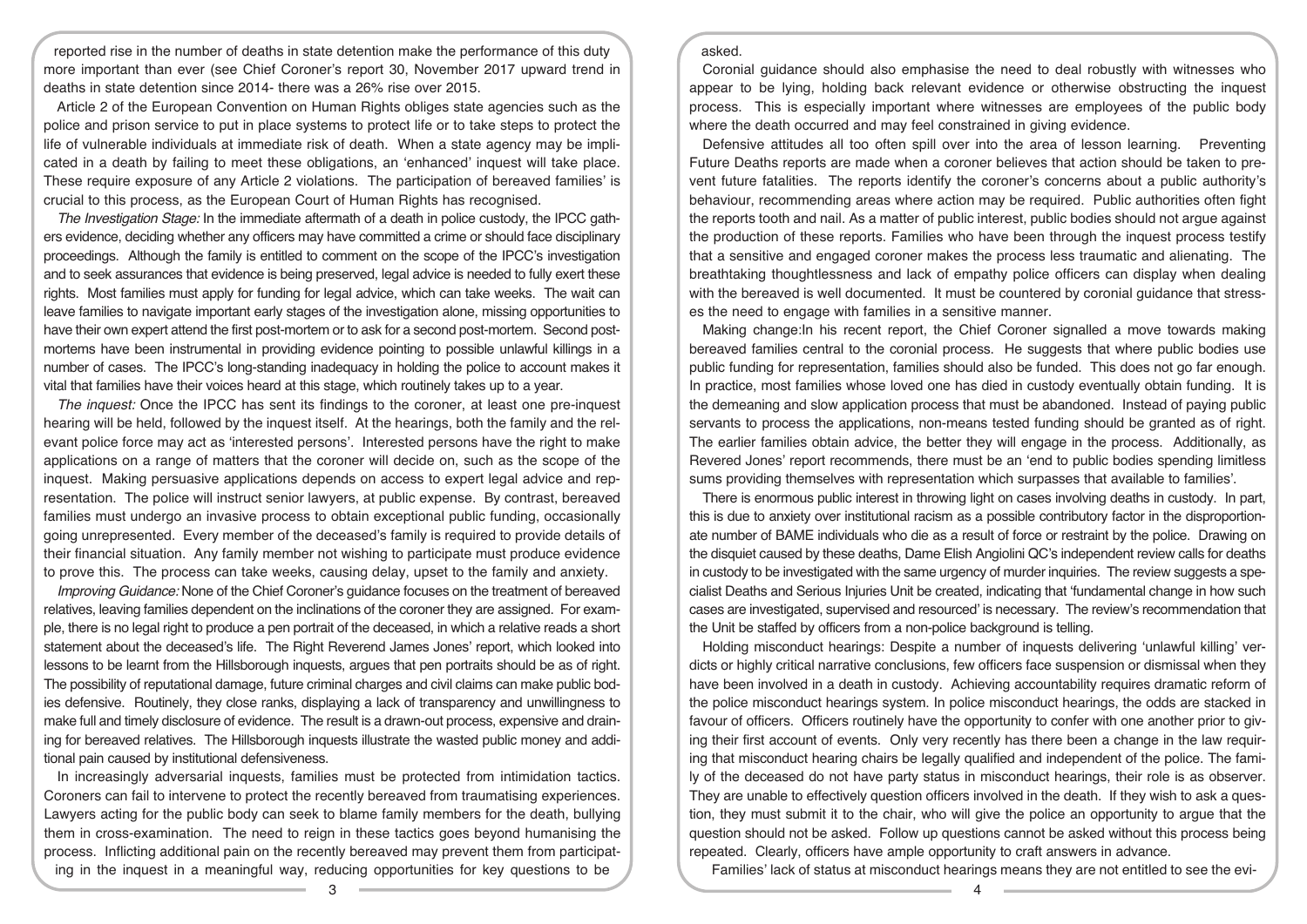dence. Applications for the disclosure of evidence to families are regularly refused by the police. This hinders families' ability to ask informed questions or follow the evidence, limiting the process of holding officers to account.

For a culture change, knowledge of the aftermath of a death in custody from the viewpoint of the bereaved family, needs to seep through the police profession. For this to happen, the voices of bereaved families must be heard at misconduct hearings. Relatives of the deceased should be entitled to see evidence and be given reasonable time to cross-examine officers without interruption. They must be given publicly funded legal advice and representation in connection with all gross misconduct hearings. Where there has been a death in custody, police misconduct hearings are unlike any other disciplinary procedure. Deaths in custody involve serious public policy values including the protection of the vulnerable and checks on abuses of power. There are strong public interest grounds for ensuring that lesson learning permeates the police profession; lives are at stake.

#### Independent Office For Police Conduct - New Name, Same Pigsty

The cops' pet watchdog, the Independent Police Complaints Commission (IPCC), has been replaced by the Independent Office for Police Conduct. The IPCC's flaw was simple. It was not independent of the police. That flaw remains. Its job was to protect the cops, not to bring justice. That hasn't changed either. The IPCC was formed after the Macpherson inquiry into the failed police investigation into the murder of black teenager Stephen Lawrence in 1993. The IPCC was a suitably New Labour body with a commission of people and warm rhetoric. It failed to uncover the truth or bring justice in thousands of cases. And it kept files from the national police computer of family members of people who died in custody. In the case of Mark Duggan it was the IPCC that was responsible for putting out the falsehood that Mark had shot at police first. It repeatedly let cops draft statements collectively. It often let former cops investigate their previous forces. The new body will continue this sterling work. What's new is that it can initiate the cover ups on its own behalf. It is not in the state's interest for the police to be punished. That is why cops don't go to jail for the people they kill, regardless of what the watchdog is called. It doesn't need a new name. It needs putting down for good.

#### Therapeutic Measure Applied To Prisoner, Extending Period Of Detention, Unlawful

In judgment in the case of Kadusic v. Switzerland (application no. 43977/13) the European Court of Human Rights held, unanimously, that there had been: a violation of Article 5 § 1 (right to liberty and security) of the European Convention on Human Rights, no violation of Article 7 (no punishment without law), and no violation of Article 4 of Protocol No. 7 (right not to be tried or punished twice). The case concerned an institutional therapeutic measure ordered in the case of a convicted prisoner suffering from a mental disorder, a few months before his expected release, as a result of which he remained in prison.

The Court found that the therapeutic measure – which constituted a deprivation of liberty – had been ordered a few months before the applicant's expected release, on the basis of psychiatric reports that had not been sufficiently recent, and observed that the applicant had still not been transferred to an institution appropriate to his mental disorder. It followed that his detention following the application of the therapeutic measure had been incompatible with the purpose of the original conviction. However, the Court found that there had been no retroactive application of a heavier penalty than the one laid down by the law in force at the time the offences had been

committed. Lastly, the Court noted that the domestic authorities, who had regarded the reassessment of Mr Kadusic's mental state as a newly discovered circumstance, had amended the original judgment "in accordance with the law and penal procedure of the State".

Principal facts: The applicant, Mihret Kadusic, is a Swiss national who was born in 1982. He is currently detained in Bostadel Prison (Menzingen, Switzerland). In May 2005 the applicant was sentenced to eight years' imprisonment for offences committed between 2000 and 2004, and was transferred to Bostadel Prison. In addition, the court declared enforceable a 12-month custodial sentence that had been suspended when handed down in 2001. The appeals lodged by the applicant were dismissed by the Court of Appeal and the Federal Court respectively in January and May 2007. Reports written by the prison governor and psychiatric assessments carried out in 2008 and 2010 stressed the prisoner's dangerousness and the high risk of his re-offending. In particular, he was diagnosed with paranoid and narcissistic personality disorders of medium severity, an inability to develop empathy and a refusal to reflect and change his attitude towards the offences he had committed.

Following one psychiatric report the sentence execution authority asked the Court of Appeal, in July 2010, to ascertain whether the conditions for post-sentence preventive detention or an institutional therapeutic measure were met. At the end of the proceedings, in a judgment of 22 August 2012, that court ordered an institutional therapeutic measure and suspended the portion of the sentence still to be served. An appeal by the applicant was dismissed by the Federal Court in May 2013 and he continued to be detained in Bostadel Prison.

Decision of the Court - Article 5 § 1: It was not disputed that the judgment of 27 May 2005 sentencing Mr Kadusic to eight years' imprisonment had made no provision for a therapeutic measure. Therapeutic measures could be regarded as a correction of the original judgment following the discovery of new circumstances in the context of revision proceedings.

The Court observed that the measure complained of had been taken more than seven years after Mr Kadusic's original conviction and shortly before he was due to be released. Furthermore, it considered that the period that had elapsed between the psychiatric reports and the ordering of the measure had been excessive. The Court also noted that, although the psychiatric expert questioned during the proceedings had mentioned several prisons with therapy centres that should be taken into consideration, Mr Kadusic had continued to be detained in Bostadel Prison. Pointing to Article 62 (c) of the Criminal Code, which stipulated that the measure in question should be lifted if no appropriate institution could be found, the Court held that Mr Kadusic was not being treated in a setting appropriate to his mental disorder.

The Court concluded that the measure complained of, which had been ordered only when the original sentence was close to completion and which remained in force to date, had been based on expert assessments that were not sufficiently recent, and that Mr Kadusic, more than four and a half years after the expiry of his initial prison sentence, was being held in an institution that was manifestly unsuitable in view of the disorder from which he suffered. His detention following the judgment of 22 August 2012 was incompatible with the aims of his original conviction.

There had therefore been a violation of Article 5 § 1.

Article 7: The Court observed that in the period between 2000 and 2004, when Mr Kadusic had committed the offences leading to his conviction in 2005, the judge could have ordered "measures concerning offenders with mental disorders", in particular on the basis of Article 43 § 1, sub-paragraph 2a, of the Criminal Code as in force at that time. The Federal Court had stated that, although institutional therapeutic measures were to be regarded as a penalty,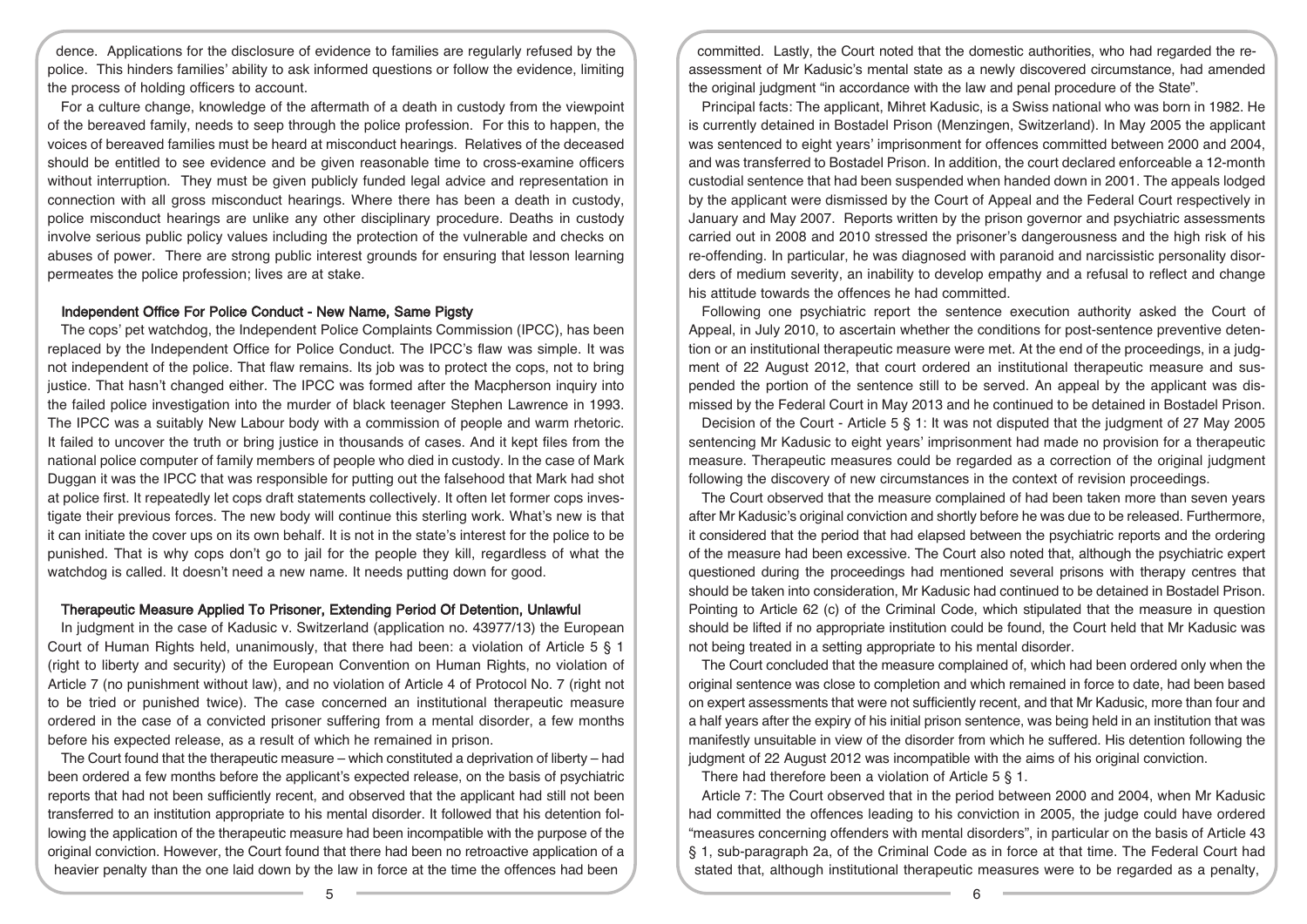the ordering of such a measure in Mr Kadusic's case did not result in a heavier penalty than that laid down by the law applicable at the time the offences had been committed. The Government maintained that the institutional therapeutic measure ordered by the court had been no more severe than the measure that could have been ordered even at the time of the original judgment. The Court noted that Mr Kadusic had not advanced any convincing arguments capable of casting doubt on that assertion. The Court concluded that there had been no retroactive imposition of a heavier penalty and hence no violation of Article 7.

Article 4 of Protocol No. 7: The domestic authorities had viewed the re-assessment of Mr Kadusic's mental state as a newly disclosed circumstance and had amended the original judgment by applying the rules on revision by analogy. The Court noted that the applicant had not explained in what sense the reopening of the case had not taken place "in accordance with the law and penal procedure of the State concerned". There had therefore been no violation of Article 4 of Protocol No. 7. Just satisfaction (Article 41): The Court held that Switzerland was to pay the applicant 20,000 euros (EUR) in respect of non-pecuniary damage and EUR 12,000 in respect of costs and expenses.

#### NI Blog: PSNI Body Cams – A New Era Of Victimless Prosecutions?

Charlene Dempsey , associate solicitor at Higgins Hollywood Deazley Solicitors in Belfast, writes on a recent court decision concerning a prosecution based on police body camera footage in which no statement of complaint was ever filed. In November 2016 the PSNI spent £700,000 on Police Body Worn Cameras - the third highest outlay of all UK forces. It has a total of 2,100 cameras, according to research by Big Brother Watch.

In the unreported Belfast Magistrates' Court decision of R v Nesbitt (January 2018), HHD Solicitors were instructed on behalf of the defendant charged with the offence of common assault. The prosecution sought to rely on body cam footage recorded by the officer who attended the scene of a domestic incident. The defence were served with body cam footage showing the female complainant describing to the officer how she had allegedly been assaulted by the defendant only minutes before. The complainant makes it clear to the officer that she does not wish to provide a written statement of complaint even if the police were to make contact with her over the following days. The defence were also served with a recording of the 999 call made by the complainant requesting police assistance and outlining the fact that the defendant whom she named, had just assaulted her.

The complainant in this case never provided a statement of complaint to police nor any statement indicating why she was unwilling to do so or in fact unwilling to attend court i.e through fear. The prosecution sought to rely solely on the body cam footage, the 999 audio recording and evidence of the police officers who attended the scene noting injuries to the complainant. This was a highly unusual case in that no Statement of Complaint had ever been provided. The defendant therefore, could have been convicted solely on the basis of hearsay evidence in circumstances where the complainant had, from the outset, indicated her unwillingness to co-operate with the criminal process.

The prosecution applied to admit the hearsay evidence under article 22 of the Criminal Justice (Evidence) (NI) Order 2004 (the Res Gestae exception). The prosecution relied upon article 22 4 (a) that "the statement was made by a person so emotionally over-powered by an event that the possibility of concoction or distortion can be disregarded".The Northern Ireland decision of Gerard McGuinness v The PPS (2017) NICA 30 provided useful guidance on the admissibility of Res

Gestae evidence. However, the distinction could be made between the McGuinness Case (and those referred to therein) and the present case in that statements of complaint had been provided but subsequently withdrawn and the reasons for the withdrawal notified to the Defence.

We lodged an objection to the prosecution application to adduce the hearsay evidence. We submitted that there were 'special features' in the case which related to the possibility of concoction and or distortion. The Court was referred to the fact that the complainant was noted to be intoxicated during her dealings with the PSNI and the telephone call to the PSNI operator. The Court was asked to consider how reliable her account might therefore be. During oral submissions, the Court was referred to Article 18 (2) of the 2004 order which essentially acts as a legislative 'check list' for the Court when deciding whether a hearsay statement should be admitted. This check list can be summarised as follows: How much value the statement has; What other evidence has been or can be given; How important the matter evidence is; The circumstances in which the statement was made e) how reliable the maker of the statement appears to be; How reliable the maker of the statement appears to be; How reliable the evidence of the making of the statement appears to be; Whether oral evidence of the matter stated can be given, if not, why?; The amount of difficulty involved in challenging the statement, and The extent to which that difficulty would be likely to prejudice the party facing it.

It was noted that during the body cam account the complainant alleged she was "hit" and "punched". During the 999 recording, the account differed to an allegation of being "pushed". The Court ultimately decided that the hearsay evidence did meet the criteria for admission under the Res Gestae exception. The Court was then obliged to consider whether the evidence might be excluded under the following: Article 30 of the Criminal Justice (Evidence) NI Order 2004 - where the case for excluding it outweighs the case for admitting it and/or; Article 76 of the Police and Criminal Evidence (NI) Order 1989 where the admission of the evidence would have such an adverse effect on the fairness of the proceedings the Court ought not to admit it.

Ultimately, the Court decided that the evidence should be excluded due to the unfairness faced by the defendant in challenging the following: The level of intoxication of the complainant; And the reliability of her account given the different allegations made by her to Police who attended at the scene and to Police during the 999 call.

There appears to be ample case law in England and Wales regarding the admissibility of body cam footage. In Northern Ireland, the admissibility of body cam evidence was upheld by the High Court in the case stated decision of McGuinness. These cases show that the prosecution will pursue prosecutions in circumstances where a complainant has made a statement of complaint but subsequently withdraws it. What was unique in his case was that the prosecution were willing to go further, and pursue a prosecution based solely on hearsay evidence even when no statement of complaint had ever been made.

In Nesbitt the District Judge considered whether it might have been open for the prosecution to apply to admit the body cam footage under article 20 (e) of the 2004 Order on the basis that the witness was in 'fear'. However, in those circumstances the prosecution would have to adduce evidence from the witness (or some other third party) of the fear as well as demonstrate that the provision of special measures (e.g screens/video link) would not address the victim's fears with respect to giving evidence. The complainant in this case was not co-operating and this is therefore likely to be the reason this avenue was not explored further by the prosecution.

This case of course raises concerns regarding the unfairness the admission this type of evidence can have upon a defendant accused of a criminal offence and who is then unable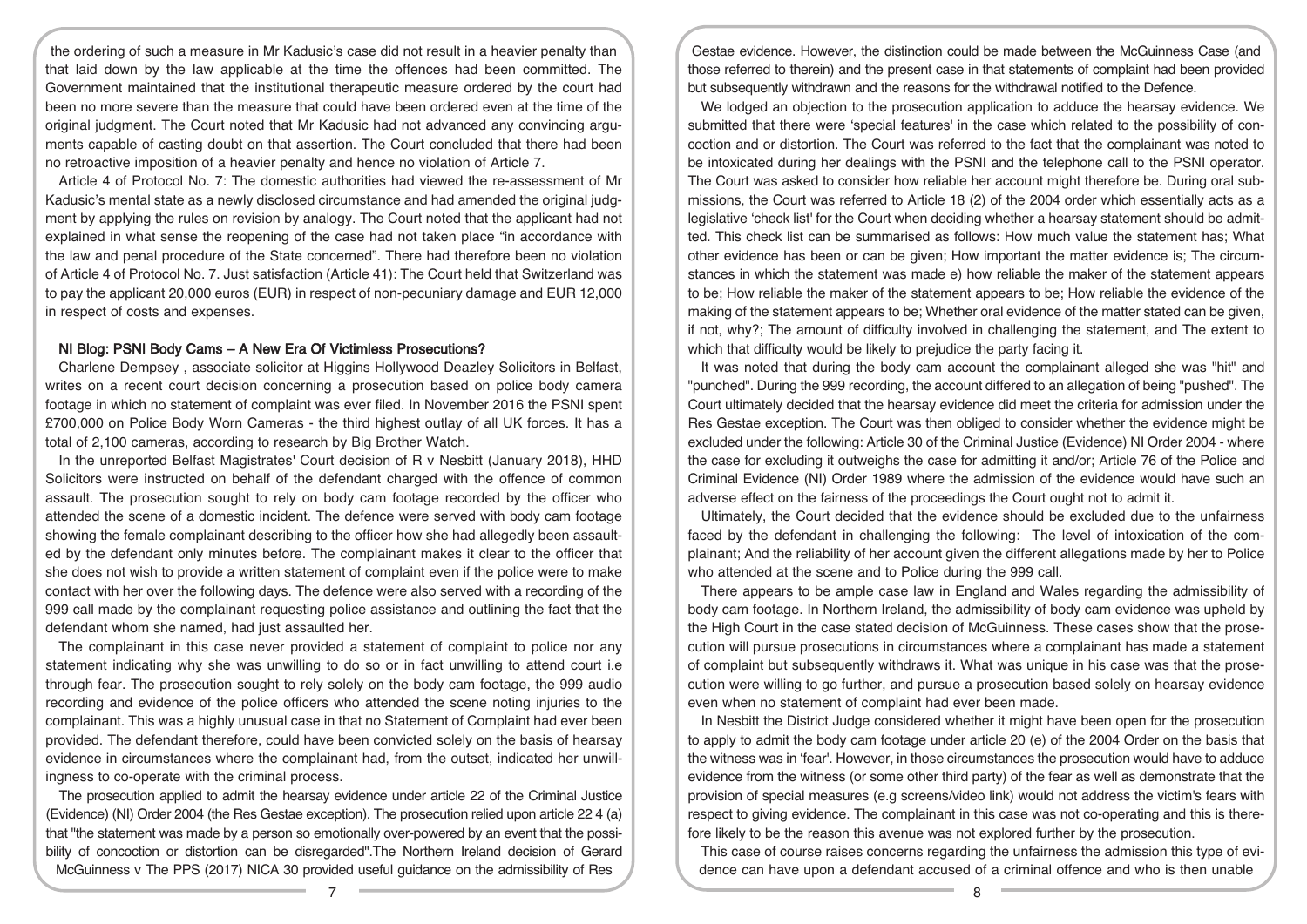to cross-examine their accuser in court. Of further concern is the potential for "re-victimisation". For example, a victim of domestic violence may contact police to have the offender removed from their home. The victim may make it clear to the police at the time that they do not wish to pursue a formal criminal complaint nor co-operate with any court proceedings. It appears that the views of such victims are likely to be ignored by prosecutors who proceed to have the victims discussions with police admitted as a statement at a subsequent trial. In this particular case, no evidence was put before the Court regarding the victim's wishes or how she felt about the case proceeding, albeit in her absence. The concern is that victims will be reluctant to call police to have a violent partner removed for fear that a prosecution process will continue without their input. The legislation regarding the admissibility of this evidence does not demand that the Court consider these public interest issues. On the basis that the evidence was excluded, the defendant was acquitted of the offence of common assault.

### Chicago City to Pay James Kluppelberg \$9.3M for Wrongful Conviction

Jason Meisner, Chicago Tribune: Chicago officials have agreed to pay \$9.3 million to a man wrongfully convicted of setting a 1984 fire that killed a mother and her five children, a crime he confessed to only after he was allegedly beaten by detectives working under disgraced Chicago police Cmdr. Jon Burge. The proposed settlement in the federal lawsuit brought by James Kluppelberg marks the latest in a string of massive payouts by the city involving cases of alleged police misconduct. It also adds to the ever-mounting costs of the torture scandal involving Burge and his "midnight crew" of detectives, which has stained the city's reputation and so far cost taxpayers at least \$115 million in lawsuit settlements, judgments and other compensation to victims. The \$9.3 million deal, reached as the trial over Kluppelberg's lawsuit was set to go to trial in August, will be considered by the City Council's Finance Committee at its meeting Friday. If approved , the full City Council will vote on the proposal next week. Neither Kluppelberg nor his attorney could be reached for comment Wednesday. A spokesman for the city's Law Department had no comment.

Kluppelberg, 52, spent nearly 25 years in prison for setting the fatal blaze that killed Elva Lupercio, 28, and her five children, ages 3 to 10, in their home in the 4400 block of South Hermitage Avenue. The building was destroyed. Testing did not find any signs of accelerants. Fire investigators originally labeled the cause undetermined and said it appeared to have been an accident. But the case was reopened more than four years later when a man arrested on burglary charges told police that Kluppelberg had set the fire. The man's girlfriend had left him for Kluppelberg a few weeks after the fire, Kluppelberg's attorney told the Tribune after his conviction.

Kluppelberg was arrested and later confessed to the arson. The lawsuit filed by Kluppelberg in May 2013 alleged that he confessed only after being beaten so badly by Chicago police detectives working under Burge that he urinated blood. Doctors found signs of trauma to his back and kidneys, and a trial judge later threw out Kluppelberg's confession but not the underlying charges. Kluppelberg's attorneys at the law firm of Winston & Strawn and the Exoneration Project at the University of Chicago Law School had argued that the fire was not intentionally set, citing their expert, who found that it might have been accidental. The man who first implicated Kluppelberg recanted and said in a sworn statement that he had lied to get leniency in his burglary case. And Kluppelberg's attorneys alleged that authorities had concealed information about a woman who admitted setting a fire to a home on the same night about a block away. The woman, who was convicted of that arson, told officials she had

been too drunk to remember whether she had set the fire blamed on Kluppelberg.

It wasn't until 2012 that Cook County prosecutors dismissed the charges against Kluppelberg, saying they no longer could meet their burden of proof. Kluppelberg left prison that year with \$14.17 in the pocket of his gray sweatpants. He moved to Indiana to be close to his son and daughter-in-law, who supported him while he unsuccessfully looked for work. He later told the Tribune he felt "lost," struggling to adjust to life on the outside and sleeping only three or four hours a night. "I thought my life would be moving forward by now," Kluppelberg said in the 2013 interview. "In a way, I feel like I'm still locked up." Records show Kluppelberg has a home repair business with his son in Crown Point. Calls to the business were not returned Wednesday. If approved, the \$9.3 million settlement in Kluppelberg's lawsuit would mark yet another massive payout for the city in a police misconduct case. In the past three months alone, more than \$100 million in judgments and legal fees have been assessed against the city for police-related cases, including a record \$44.7 million jury verdict in October for a man who was shot by his childhood friend, Officer Patrick Kelly, in an off-duty incident.

In December, the City Council approved a \$31 million payout for the "Englewood Four," who each spent some 15 years in prison for a 1994 rape and murder before DNA linked the crime to a convicted killer. And earlier this month, a federal judge ordered the city to pay at least \$5.6 million in legal fees to attorneys for a former El Rukn gang member who won a \$22 million jury verdict on claims he was framed by Chicago police for an infamous 1984 double murder. Meanwhile, Kluppelberg's lawsuit was one of the last pending cases involving alleged torture by Burge and his crew — a scandal that came to light three decades ago when former Mayor Richard Daley was the Cook County state's attorney. Burge was fired from the department in 1993 after it was determined he tortured murder suspect Andrew Wilson. In 2010, Burge was convicted in federal court of perjury and obstruction of justice after jurors found he lied under oath in a deposition for a civil suit when he denied witnessing torture or abusing suspects. While Burge was not charged with torture, prosecutors had to prove up allegations of abuse to support the other counts. Burge spent 4 1/2 years in prison and on home confinement and now lives in Florida, where he still collects a police pension. After years of fighting the torture claims, the city did an about-face May 2015 when a \$5.5 million reparations package was approved to acknowledge those victimized by Burge.

#### Mistaken Identity Case Reveals Racial Bias In Policing

Calum McCrae, 'The Justice Gap': The police watchdog has upheld a complaint following a case of mistaken identity in which a black man was arrested for an offence despite officers being told the suspect was white. Andrew Okorodudu had been arrested on suspicion of stealing a bicycle in Leather Lane, central London in February 2016. The officers threw Okorodudu to the ground. Medical attention was required at the scene and nearly two years after the incident, Okorodudu complains of ongoing difficulties with his knees The newly-branded Independent Office for Police Conduct (formerly the IPCC) has upheld his complaint for an unreasonable arrest. Okorodudu has received a four-figure settlement and an apology, which his lawyer Joanna Bennett of Hodge Jones & Allen, described as 'half-hearted'

Okorodudu took issue with the police ignoring the ethnicity of the suspect given to them. The suspect had been described over the radio as a white man wearing a light green jacket and blue jeans. The stolen bike was also described as white. According to the man's lawyers Hodge Jones & Allen, the real suspect was standing, with the stolen bike, close to a group of cycle